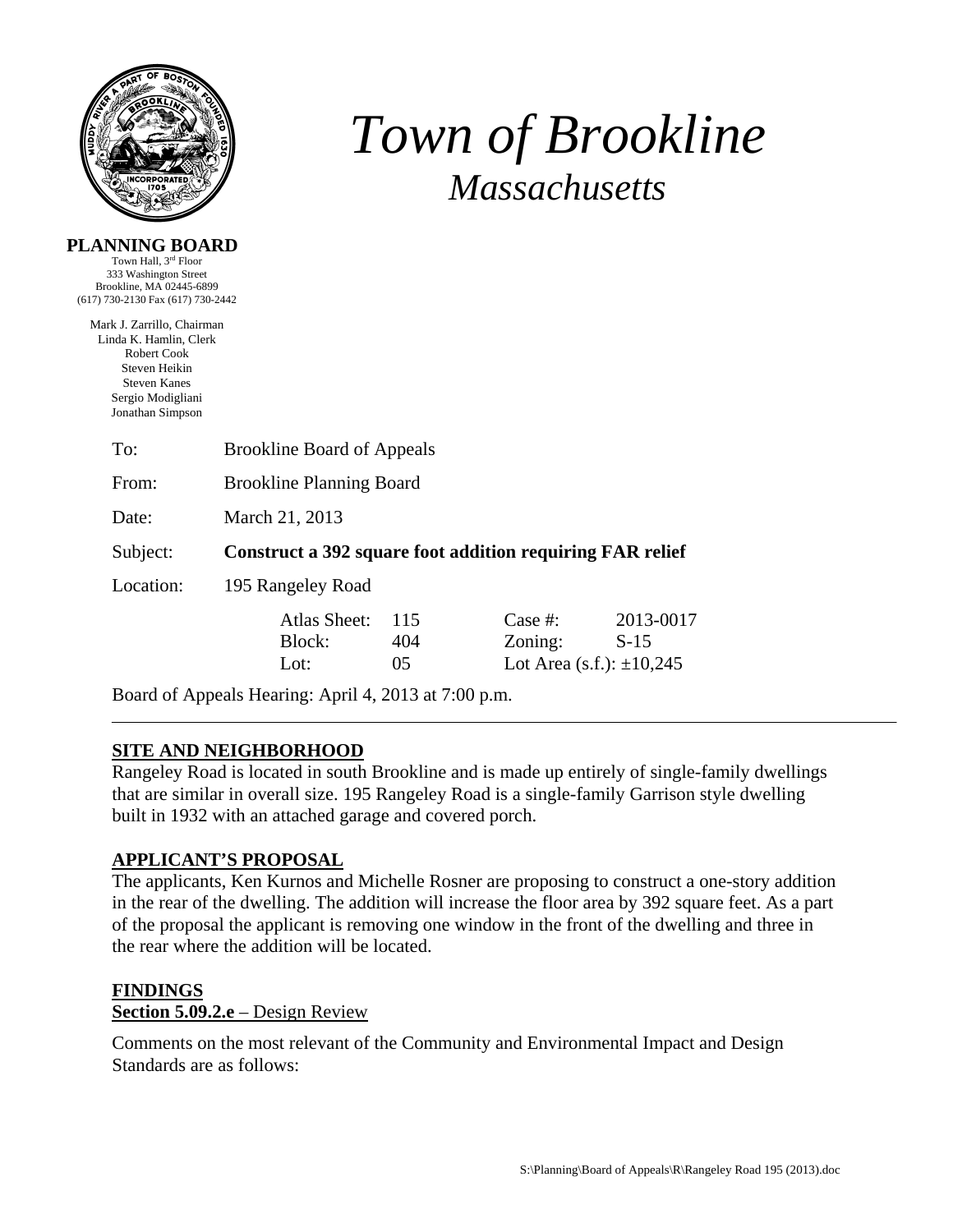*Relation of Buildings to Environment*: The proposed addition will be constructed with similar materials to match the existing dwelling. The windows on the proposed addition will be an eight-over-eight style of window, which is not consistent with the rest of the dwelling. The Planning Board would prefer the windows to match the windows on the second floor; however, the addition will not be highly visible from the affected rear yard property, so if the applicant prefers the proposed windows, the Board does not object.

|                         | <b>Required</b> | <b>Existing</b> | <b>Proposed</b> | <b>Finding</b> |
|-------------------------|-----------------|-----------------|-----------------|----------------|
| <b>Floor Area Ratio</b> | .25             | .32             | .36             | $SP/Variance*$ |
| <b>Total Floor Area</b> | $2,561$ s.f.    | $3,309$ s.f.    | 3,701 s.f.      | Variance       |

#### **Section 5.20** – Floor Area Ratio

\*Under Section 5.22.3.c, the Board of Appeals by special permit may allow an addition of 350 square feet, subject to Design Review under Section 5.09. This proposal exceeds the allowed 350 square feet by 42 square feet. However, it may be possible to allow a special permit under Gale v Zoning Board of Appeals of Gloucester (80 Mass. App. Ct 331 (2011).

**Section 8.02.2** – Alteration or Extension: A special permit is required to alter and/or extend this non-conforming structure.

# **PLANNING BOARD COMMENTS**

The Planning Board is not opposed to the proposal to construct an addition to the rear of the dwelling. The proposed addition is shielded by a wooded area in the rear. The most affected properties would be those on each side of the property and they have submitted support letters. Four other support letters were submitted as well. The proposed addition in its current state could potentially be granted by a variance from the Board of Appeals, provided they meet the requirements for a variance. If the applicant reduces the size of the addition by 42 square feet or if Gale v Zoning Board of Appeals of Gloucester (80 Mass. App. Ct 331 (2011) is found applicable, the Board of Appeals could grant permission by special permit. If the Board of Appeals finds that the proposal meets the requirement for a special permit, the Planning Board recommends that the applicant install additional landscaping to serve as a counterbalancing amenity.

#### **Therefore, should the Board of Appeals approve the relief per the plans and site plan by Miller Design, revised and dated 2/5/2013, the Planning Board recommends the following conditions:**

- 1. Prior to the issuance of a building permit, the applicant shall submit a site plan with plans and elevations of the addition, indicating all dimensions and materials subject to the review and approval of the Assistant Director of Regulatory Planning.
- 2. Prior to the issuance of a building permit, the applicant shall submit final landscape plans indicating all counterbalancing amenities subject to the review and approval of the Assistant Director of Regulatory Planning.
- 3. Prior to the issuance of a building permit, the applicant shall submit to the Building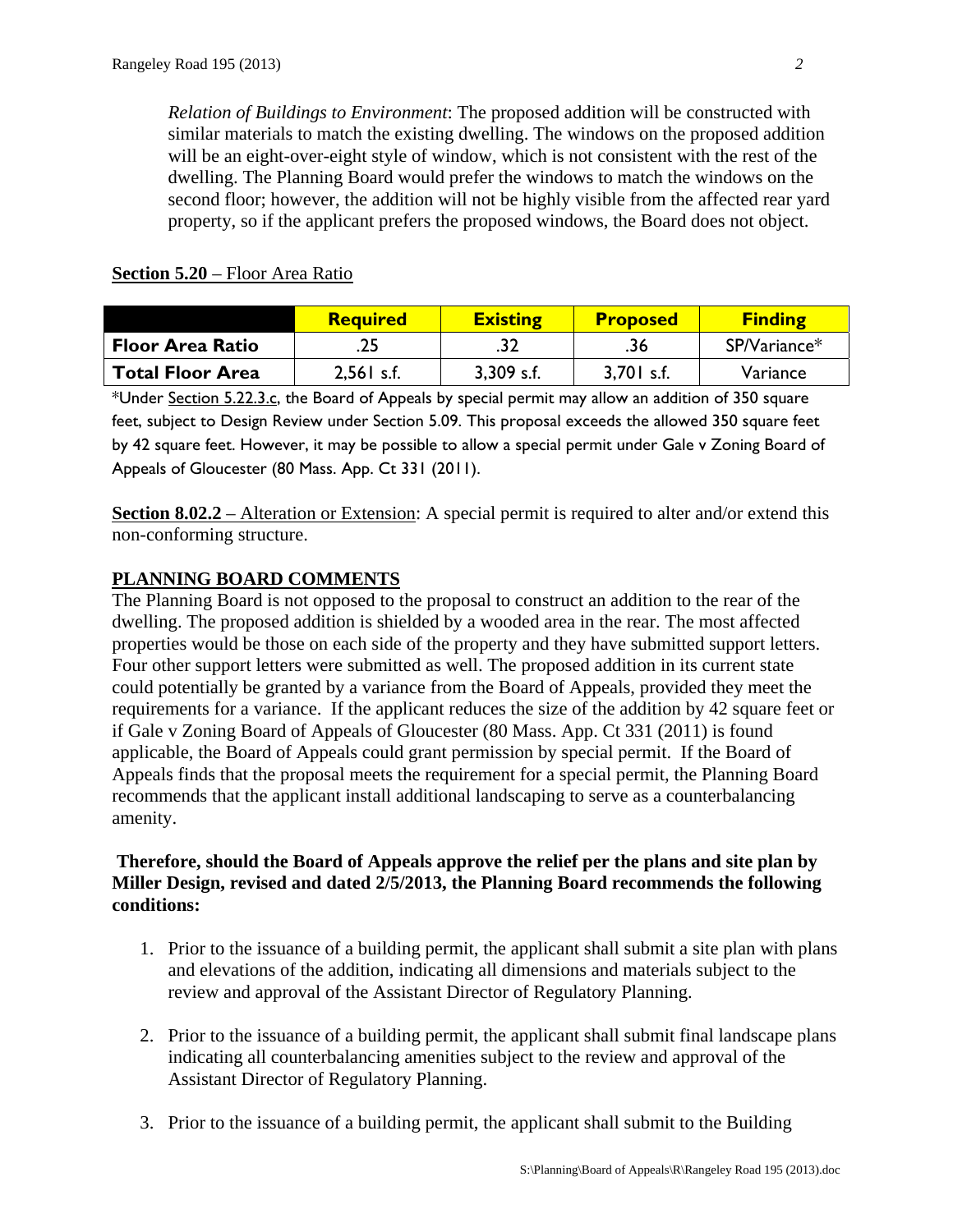Commissioner for review and approval for conformance to the Board of Appeals decision: 1) a final site plan stamped and signed by a registered engineer or land surveyor; 2) final floor plans and building elevations stamped and signed by a registered architect; and 3) evidence that the Board of Appeals decision has been recorded at the Registry of Deeds.





*3*